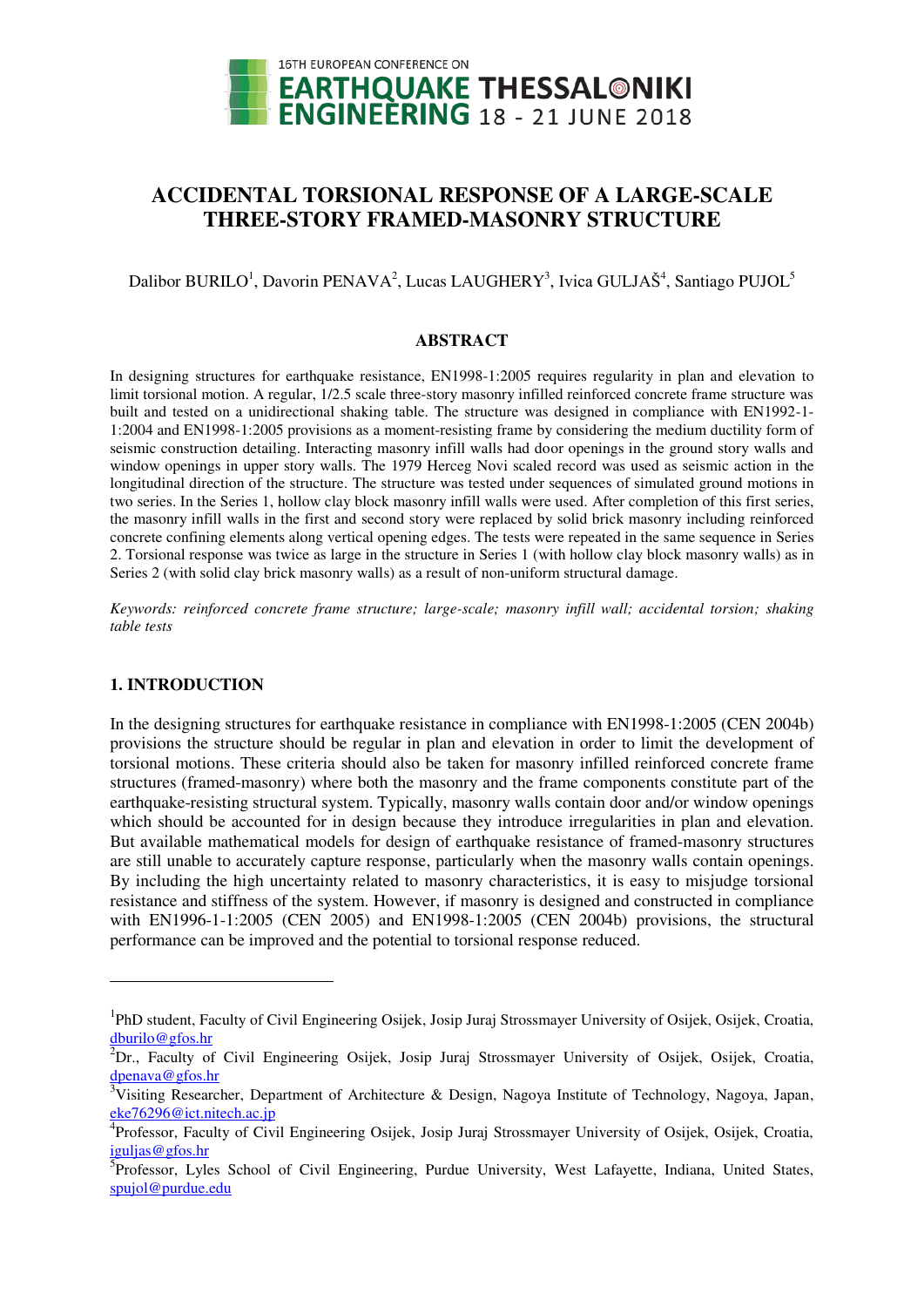The driving reason for the tests described here is the lack of consensus among the profession about the effects of masonry infill walls in reinforced concrete frames. Some researchers have suggested that infill walls have led to building collapses (Aschheim 2000; Sezen et al. 2003; Kyriakides & Billington 2008) and that infill walls may affect the response of frames detrimentally (Murty et al. 2006). Others have suggested that masonry infill walls may be beneficial (Akin 2006; Hassan & Sozen 1997; Fardis & Panagiotakos 1997; Henderson et al. 2003; Mehrabi & Shing 1997). The reason for the apparent contradiction may lie in observations made by (Negro & Colombo 1997) and (Hashemi & Mosalam 2006), who stated that masonry infill walls have both positive and negative effects. (Dolšek & Fajfar 2008) captured the essence of the problem stating: "The infill walls can have a beneficial effect on the structural response, provided that they are placed regularly throughout the structure, and that they do not cause shear failures of columns." Contradictions in the views of the research community have led to deconstruction of frame-masonry system as a result of many regional building codes that contain warnings about the interaction of frames and infill walls but are mostly silent on providing recommendations and bounds on their proper proportioning.

In multi-story construction, the most important attribute of the structure is its capability to retain its integrity at story drift ratios on the order of 1.5%-2%. A recent test of a full-scale three-story structure by (Pujol & Fick 2010) demonstrated that drift ratios of that magnitude can be achieved by a reinforced concrete frame with full infill walls provided the columns have the ability to sustain the required shear force under reversals of shear and axial forces. In the new buildings designed in accordance with the EN1998-1:2005, the infill wall is treated as a source of structural additional strength and so-called "second line defense".

However, the reduction of input seismic demand as a result of possible favorable infill wall effects is not allowed. Considering this, design of reinforced-concrete (r-c) buildings with masonry infill according to EN1998-1:2005 errs on the side of safety but it is not rational because it leads to significant increase of reinforcement in the structural r-c elements when compared to the design of bare r-c frames. Problems related to openings, out-of-plane collapse, and column strength under shear and axial load require special attention by structural engineers.



Figure 1. Structures on the shaking table before testing: (left) Series 1, with hollow clay block masonry and no vertical confining elements, and (right) Series 2, with solid masonry and confining vertical elements.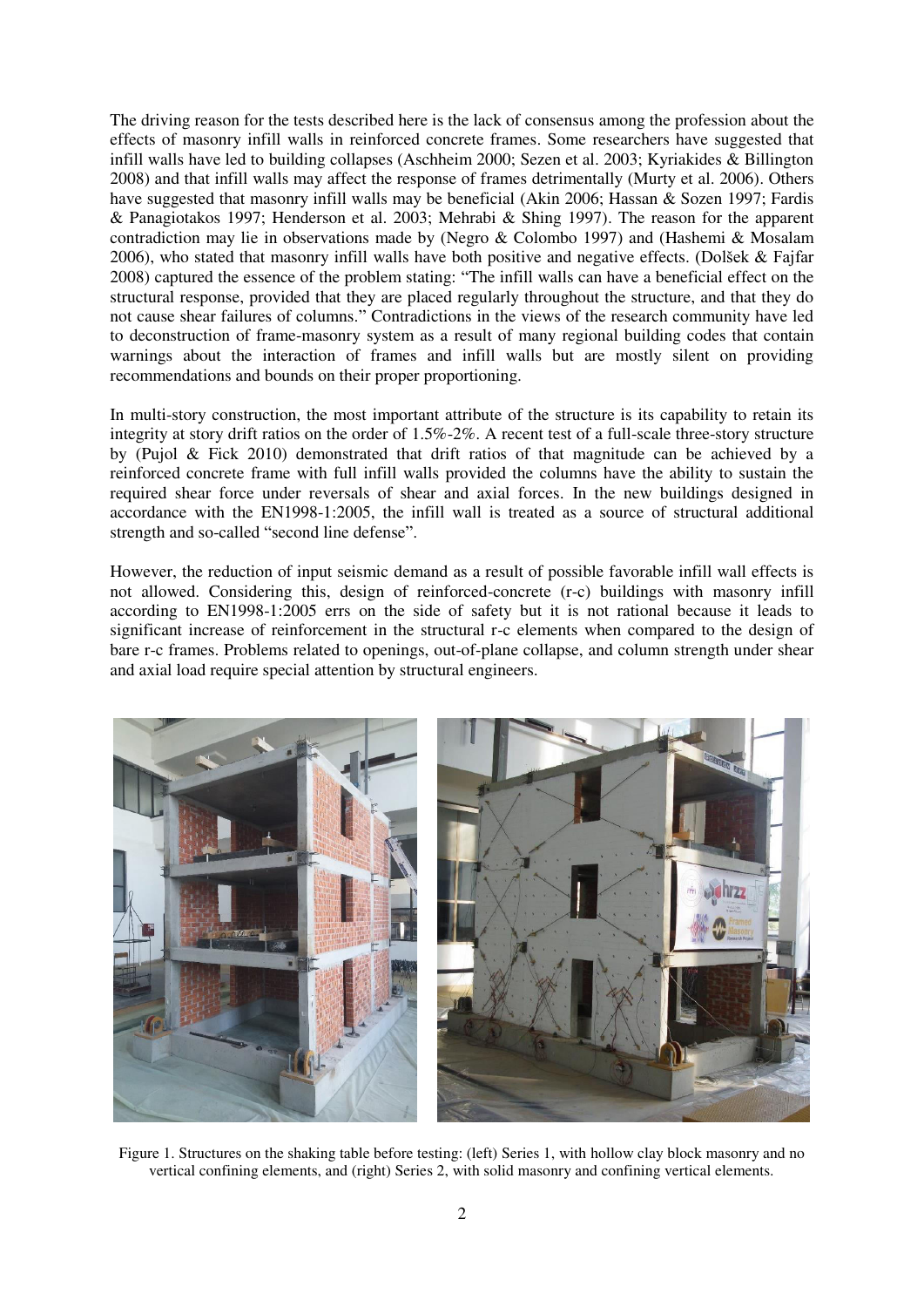#### **2. LARGE-SCALE TEST STRUCTURE**

The 1/2.5 scale three-story masonry infilled reinforced concrete frame structure was designed and constructed in compliance with EN1992-1-1:2004 (CEN 2004a) and EN1998-1:2005 (CEN 2004b) provisions as moment-resisting frames by considering the medium ductility form of seismic construction detailing. It consisted of two longitudinal frames that had two bays with center-to-center span lengths of 128 cm and 248 cm. The three frames in the transverse direction had one bay with a center-to-center span length of 220 cm. Gross dimensions of the structure were 460 cm x 280 cm x 390 cm (length x width x height), including a 30 cm foundation. The columns and beams were 12 cm wide and 16 cm deep. Each story was 120 cm tall including an 8-cm thick reinforced concrete slab. Slabs were reinforced with reinforcement meshes of type Q139 (4.2 mm diameter bars in  $100 \times 100$ mm spacing) in upper and Q196 (5 mm diameter bars in  $100 \times 100$  mm spacing) in lower region.

Masonry infill wall types were built after the frame had hardened and were regularly positioned in plan and elevation. They had 40 cm x 104 cm door openings in the first story and 53 cm x 67 cm window openings in second and third stories. All openings were centered in the bays. In the first series of tests (see section 3) masonry infill walls were built of clay block masonry units measuring 12 cm x 25 cm x 6.5 cm (width x length x height) with volume of voids equal to 68 %, laid with class M5 general purpose mortar with 6 mm thick joints.



Figure 2. Longitudinal (top left), transverse (top right) and instrument plan views of the Series 1 structure (all dimensions in cm)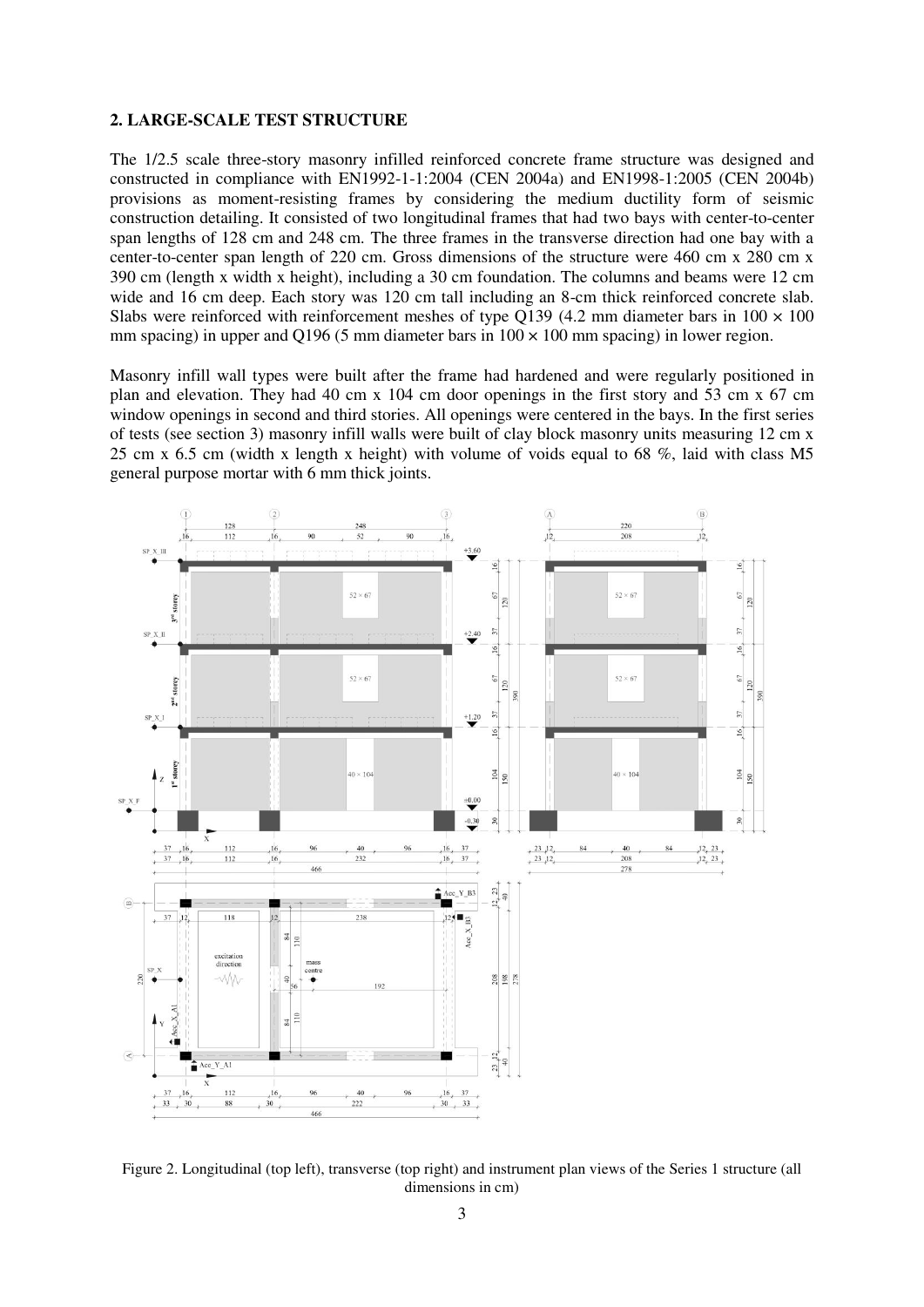The masonry units were cut from full-scale masonry units to preserve the number of bedjoints. Mortar proportions by volume of cement, lime, and sand were 1:1:5. In the second series of tests, the masonry infill walls in the first and second story were replaced by solid clay brick (12 cm x 25 cm x 6 cm) masonry including reinforced concrete confining elements along vertical opening edges. Opening sizes and mortar joint thickness were kept the same.

The test structure appearance, dimensions, cross-sections, reinforcement plans for the beams and columns are given in Figure 1 through Figure 6. All concrete was class C25/30 with a nominal cylinder compressive strength of 25 MPa (nominal cube strength of 30 MPa) and a maximum aggregate size of 8 mm. The reinforcement was of Grade B500B with a nominal yield stress of 500 MPa. The properties of material of construction are given in Table 1.

Additional story masses were installed in the form of steel ingots to increase the period of the specimen by doubling its mass (see Figure 1) and in order to comply with Cauchy-Froude similitude rules. The ground motion such that  $gm/EL^2$  in the prototype and the model were equal (g = gravitational acceleration,  $m =$  mass,  $E =$  elastic modulus, and  $L =$  length). This was done with the intent of matching key frequencies in the ground motion and test specimen. The total masses of the Series 1 and 2 structures were 29.2 and 30.6 tons, respectively. The model building was constructed and tested at the IZIIS laboratory in Skopje, Macedonia (Necevska-Cvetanovska et al. 2015).



Figure 3. Longitudinal (top left), transverse (top right) and instrument plan views of the Series 2 structure (all dimensions in cm)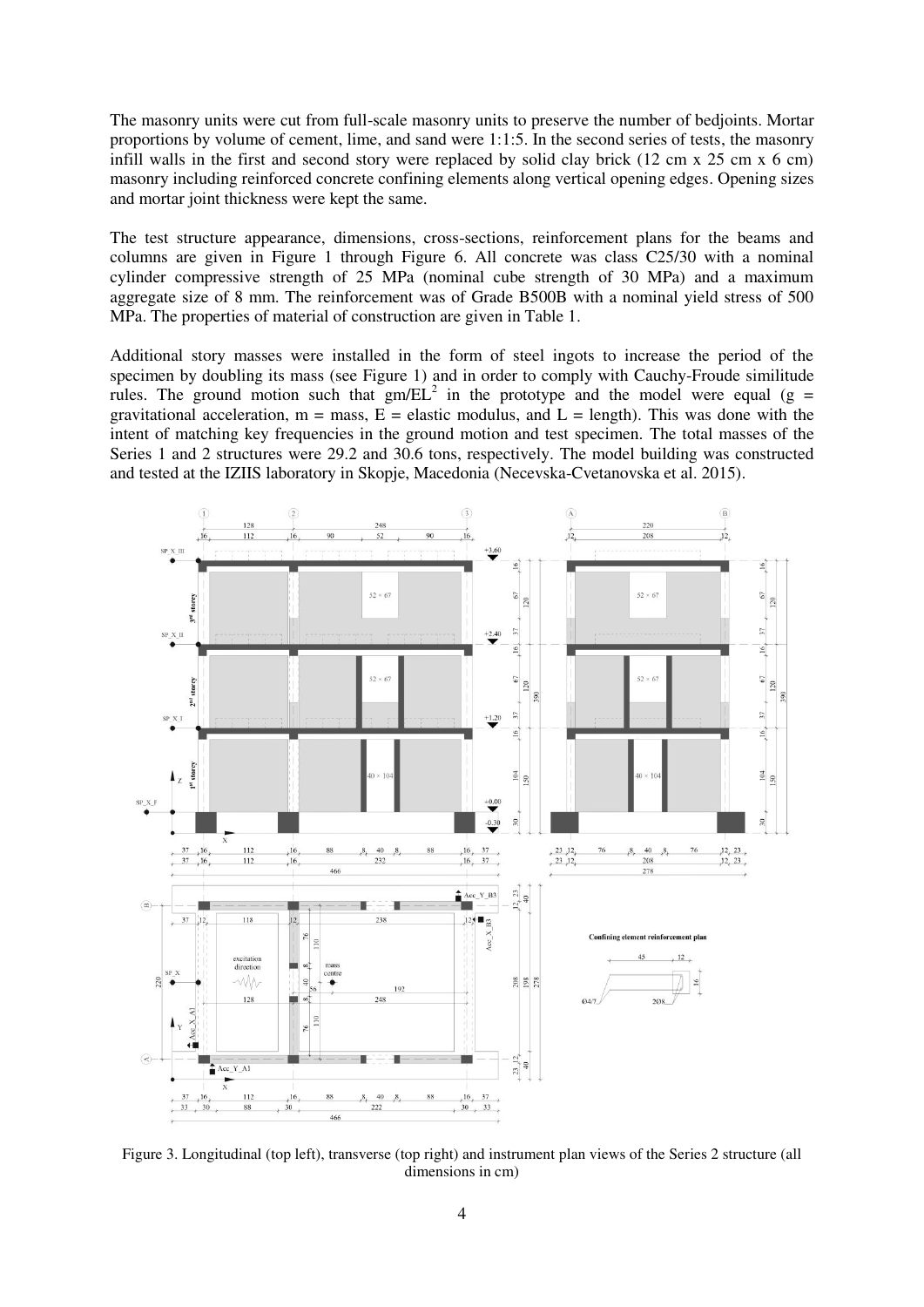

Figure 4. Beam reinforcement details (units in cm except for bar sizes)



Figure 5. Column reinforcement details (units in cm except for bar sizes)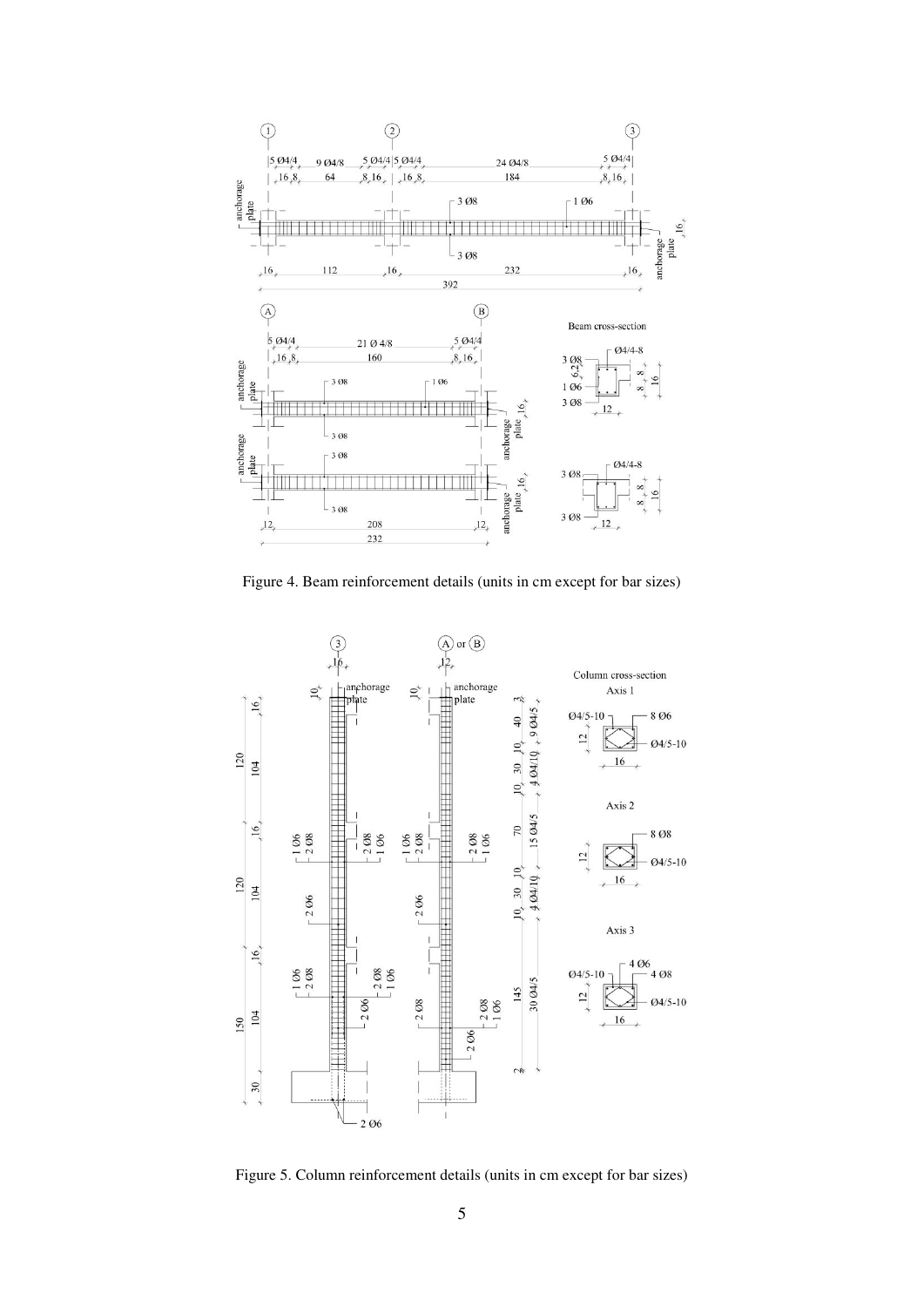



Figure 6. Confining element anchorage and reinforcement details in the cross-section (left bellow), in elevation (left above) and in structure (right)

| Table 1. Mean values of material properties |  |  |  |  |  |  |
|---------------------------------------------|--|--|--|--|--|--|
|---------------------------------------------|--|--|--|--|--|--|

| <b>Property</b>                                                         | <b>Value</b>       | <b>Units</b> |            |  |  |  |
|-------------------------------------------------------------------------|--------------------|--------------|------------|--|--|--|
| Concrete cylinder strength                                              | 36.6               | MPa          |            |  |  |  |
| Secant modulus of elasticity of concrete                                | 38840              | MPa          |            |  |  |  |
|                                                                         | $Ø4$ mm            | 753/780      | MPa        |  |  |  |
| Reinforcing steel yield / ultimate tensile strength                     | $\varnothing$ 6 mm | 564/589      | MPa        |  |  |  |
|                                                                         | $\varnothing$ 8 mm | 591/621      | MPa        |  |  |  |
| Masonry Units & Mortar                                                  | Series $1*$        | Series 2*    |            |  |  |  |
| Masonry unit net compressive strength                                   | 31.2               | 20.0         | <b>MPa</b> |  |  |  |
| Masonry mortar compressive strength                                     | 10.6               | 10.6         | MPa        |  |  |  |
| *Note: Series 1- clay block masonry, Series 2- Solid clay brick masonry |                    |              |            |  |  |  |

## **3. SHAKING TABLE TESTS AND RESULTS**

The north-south component of the record obtained at Herceg-Novi station during the 1979 Montenegro Earthquake was used as input excitation. To comply with common similitude practices, the duration of the excitation was reduced by dividing the time step by  $\sqrt{2.5}$ . The amplitude of excitation was scaled down to different peak ground accelerations  $(a_g / g)$ . The base excitation was applied to the structure along its longitudinal (or x) direction in increasing intensity  $a<sub>g</sub>$  / g: 0.05 g, 0.1 g, 0.2 g, 0.3 g, 0.4 g, 0.6 g, 0.7 g, 0.8 g, 1.0 g, 1.2 g (see Figure 7). An extra excitation at 1.4 g was included in the second series. Before and after each test run, cracks and damage were marked and recorded, and a free vibration test was conducted. To measure in-plane drift response, string potentiometers were installed and attached to the centerline of the slabs at each floor (Figure 3). To measure torsional response, pairs of accelerometers were installed in-plane on each floor slab on diagonally-opposite sides (near columns A1 and B3, see Figure 3).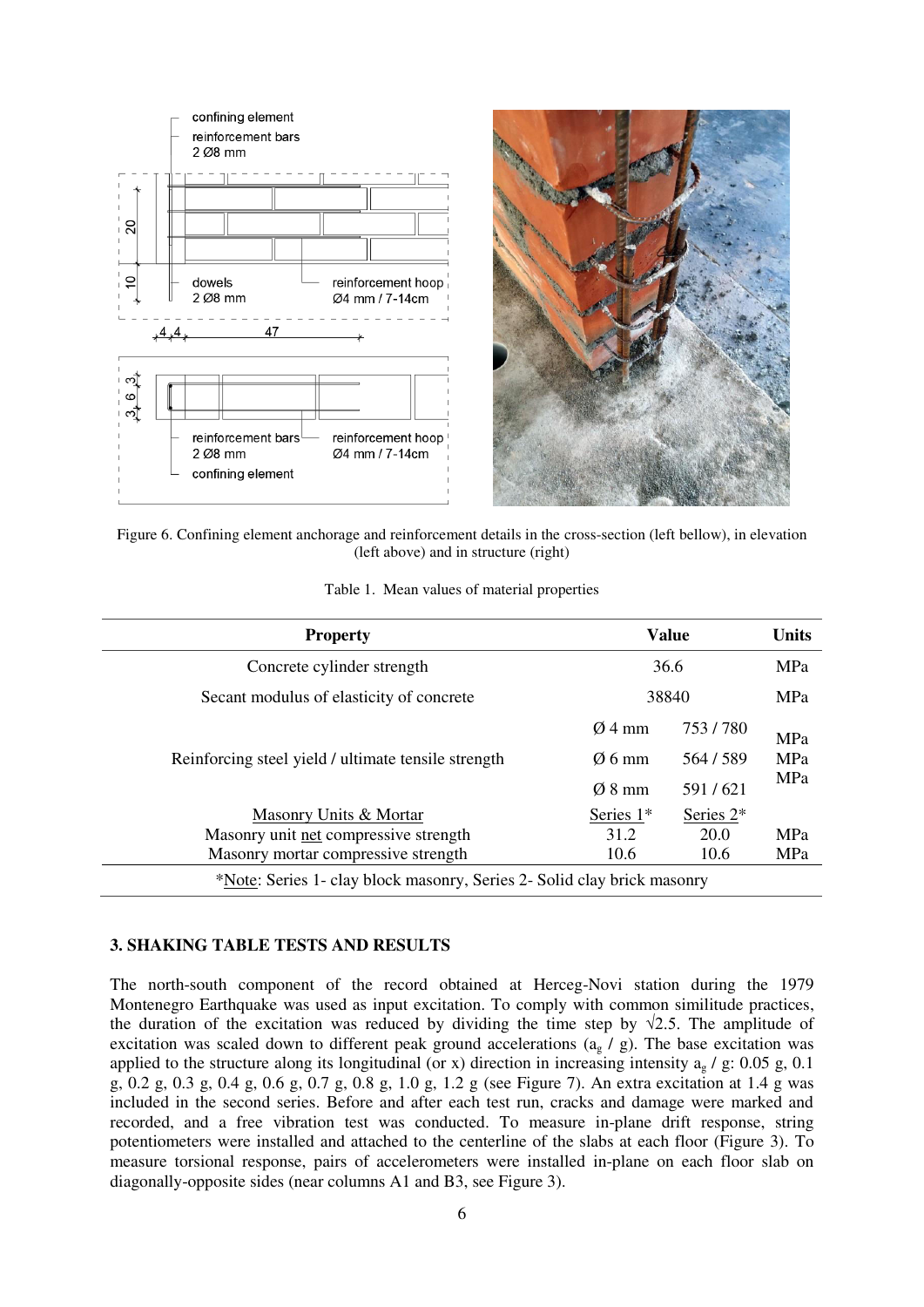

Figure 7. Linear response spectra for ground motion at PGA=1g (2% critical damping)

On the roof, two out-of-plane accelerometers also were installed at these locations. All sensors were sampled at 1000 Hz. To obtain out-of-plane displacements at the roof, the relative acceleration histories between the roof and foundation were double integrated. When determining the relative outof-plane roof acceleration, the foundation acceleration histories in this direction were assumed to be zero because excitation was applied in-plane only.

Before integration, these relative acceleration histories were filtered using a fourth order bandpass filter using cutoffs 0.5 Hz and 400 Hz. Table 2 summarizes minimum and maximum roof displacements in both the out-of-plane and in-plane directions. In-plane displacements in this table were obtained from the difference between the string potentiometer at the roof and at the foundation. Also shown in Table 2 are the ratios of peak out-of-plane displacement measured in Series 1 to peak out-of-plane displacement in Series 2. On average, peak out-of-plane displacements were twice as large for the same motion in Series 1 as in Series 2. Some of this difference can be attributed to the fact that the test structure in Series 1 reached larger in-plane drifts than in Series 1. But even for motions that produced similar in-plane peak drifts, the test structure in Series 1 experienced larger outof-plane demands. Consider the 20% amplitude run: both test structures reached a peak in-plane drift of 0.3 cm, but the peak out-of-plane drift was nearly twice as large in Series 1 (0.5 cm) as in Series 2 (0.26 cm). A similar comparison can be made between the 30% and 40% amplitude tests in Series 1 and the 70% tests in Series 2. During the 30% and 40% runs, the Series 1 structure reached a peak inplane drift of 0.61 cm and peak out-of-plane drifts ranging from 0.6 to 0.93 cm. For comparison, the Series 2 structure reached a peak in-plane drift of 0.65 cm during the 70% run, but out-of-plane drifts were as small as 0.2 to 0.56 cm. The difference in out-of-plane motion can be attributed to differences in wall damage between the two longitudinal frames.

The test structures experienced negligible-to-slight damage in the first story walls (based on the definitions in (ATC 1998; Grünthal et al. 1998)) before 0.4 g. At 0.4 g in both test series, the separation of the infill wall and the surrounding frame was intensified. At 0.8 g in Series 1, in the first and second story infill walls inclined cracks appeared in several locations. They were formed in both directions in the shorter infill wall as a sign of its participation as a seismic resisting element. At the same intensity, in Series 2, cracking in the first and second story infills was more pronounced. The third story in both series had negligible damage during the testing. At the end of Series 1, the infill wall adjacent to the door opening had collapsed. Otherwise, the damage patterns in the infills were similar to what had been observed after the 0.8 g test. Figure 8 shows damage to the walls in frame A on the first floor after the final tests in both series. In Series 1, the masonry wall in frame A collapsed, while simultaneously the masonry wall in frame B separated from the frame. In contrast, the masonry walls in Series 2 had similar damage levels and stayed in place because of the vertical confining elements that were added during the repair. Not only were overall drift demands smaller in Series 2, but the more uniform damage state of the walls helped to reduce out-of-plane response (Figure 9).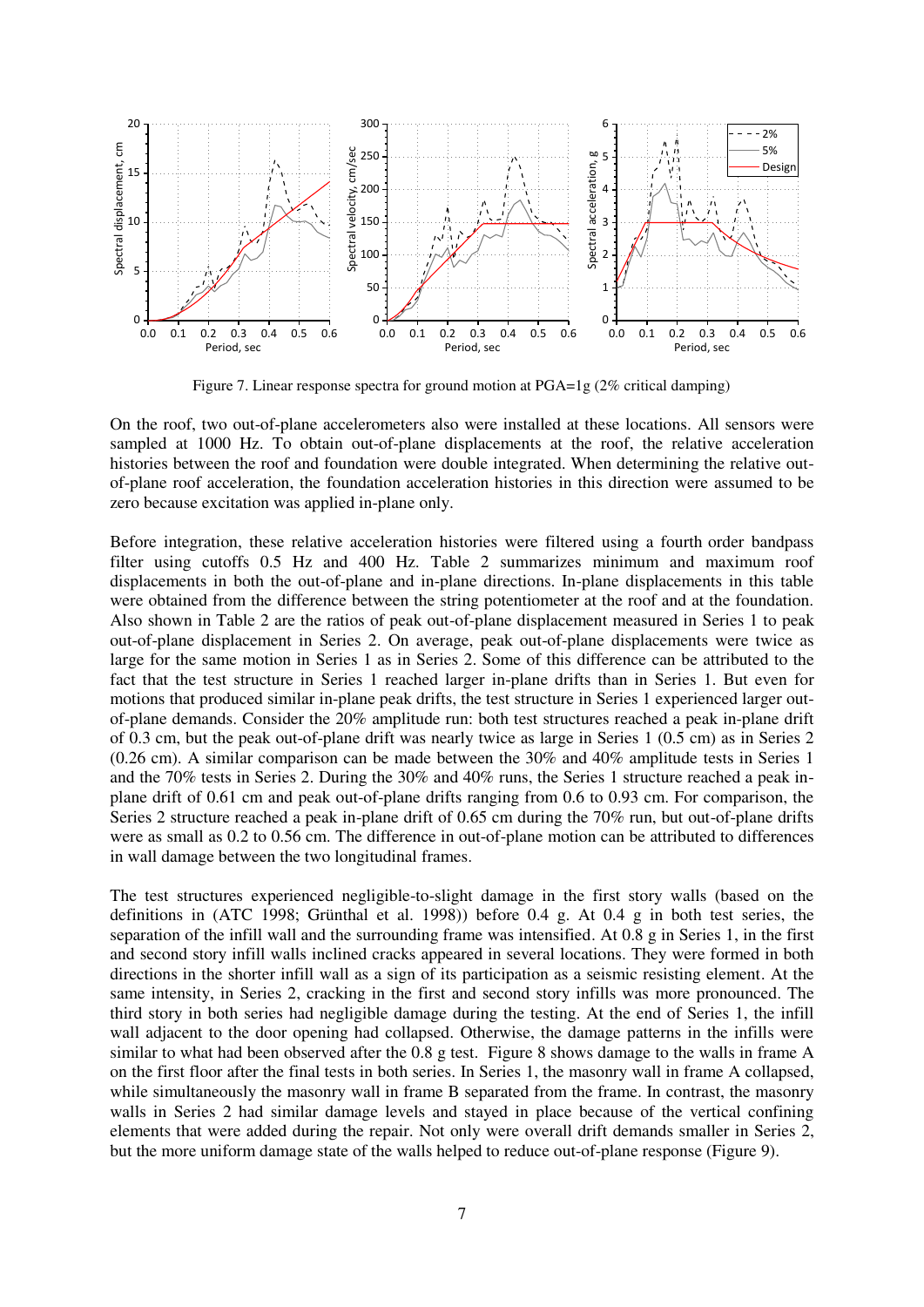

Figure 8. Observed damage to frame A on the first floor after the final tests in both series: (left) Series 1, (right) Series 2

Table 2. Out-of-plane drift (from y-axis accelerometers) and in-plane-drift (from string potentiometers).

|         |        | <b>Series 1</b>           |           |                              | <b>Series 2</b>           |        |                              | Series 1/2                                      |        |
|---------|--------|---------------------------|-----------|------------------------------|---------------------------|--------|------------------------------|-------------------------------------------------|--------|
| $a_g/g$ |        | Out-of-plane<br>drift, cm |           | In-<br>plane<br>drift,<br>cm | Out-of-plane<br>drift, cm |        | In-<br>plane<br>drift,<br>cm | Ratio of out-of-<br>plane drifts,<br>Series 1/2 |        |
|         |        | Acc<br>A1                 | Acc<br>B3 | SP                           | Acc A1                    | Acc B3 | SP                           | Acc A1                                          | Acc B3 |
| 10%     | min    | (0.30)                    | (0.29)    | (0.18)                       | (0.15)                    | (0.13) | (0.21)                       |                                                 |        |
|         | max    | 0.24                      | 0.28      | 0.16                         | 0.18                      | 0.13   | 0.17                         |                                                 |        |
|         | absmax | 0.30                      | 0.29      | 0.18                         | 0.18                      | 0.13   | 0.21                         | 1.7                                             | 2.2    |
| 20%     | min    | (0.40)                    | (0.45)    | (0.30)                       | (0.20)                    | (0.19) | (0.27)                       |                                                 |        |
|         | max    | 0.50                      | 0.44      | 0.29                         | 0.26                      | 0.16   | 0.30                         |                                                 |        |
|         | absmax | 0.50                      | 0.45      | 0.30                         | 0.26                      | 0.19   | 0.30                         | 1.9                                             | 1.6    |
|         | min    | (0.59)                    | (0.60)    | (0.61)                       | (0.27)                    | (0.16) | (0.42)                       |                                                 |        |
| 30%     | max    | 0.68                      | 0.56      | 0.37                         | 0.31                      | 0.16   | 0.29                         |                                                 |        |
|         | absmax | 0.68                      | 0.60      | 0.61                         | 0.31                      | 0.16   | 0.42                         | 2.2                                             | 3.7    |
|         | min    | (0.72)                    | (0.71)    | (0.61)                       | (0.28)                    | (0.19) | (0.41)                       |                                                 |        |
| 40%     | max    | 0.93                      | 0.69      | 0.57                         | 0.47                      | 0.17   | 0.34                         |                                                 |        |
|         | absmax | 0.93                      | 0.71      | 0.61                         | 0.47                      | 0.19   | 0.41                         | 2.0                                             | 3.7    |
|         | min    | (0.69)                    | (0.71)    | (1.07)                       | (0.34)                    | (0.22) | (0.45)                       |                                                 |        |
| 60%     | max    | 0.63                      | 0.55      | 0.85                         | 0.66                      | 0.19   | 0.35                         |                                                 |        |
|         | absmax | 0.69                      | 0.71      | 1.07                         | 0.66                      | 0.22   | 0.45                         | 1.0                                             | 3.2    |
|         | min    | (0.58)                    | (0.46)    | (1.33)                       | (0.34)                    | (0.20) | (0.65)                       |                                                 |        |
| $70\%$  | max    | 0.79                      | 0.46      | 1.70                         | 0.56                      | 0.19   | 0.52                         |                                                 |        |
|         | absmax | 0.79                      | 0.46      | 1.70                         | 0.56                      | 0.20   | 0.65                         | 1.4                                             | 2.3    |
| 80%     | min    | (0.68)                    | (0.54)    | (1.64)                       | (0.34)                    | (0.18) | (0.99)                       |                                                 |        |
|         | max    | 0.74                      | 0.47      | 1.94                         | 0.48                      | 0.25   | 0.74                         |                                                 |        |
|         | absmax | 0.74                      | 0.54      | 1.94                         | 0.48                      | 0.25   | 0.99                         | 1.5                                             | 2.2    |
| 100%    | min    | (0.52)                    | (0.50)    | (2.15)                       | (0.33)                    | (0.31) | (2.18)                       |                                                 |        |
|         | max    | 0.88                      | 0.47      | 3.36                         | 0.60                      | 0.28   | 2.30                         |                                                 |        |
|         | absmax | 0.88                      | 0.50      | 3.36                         | 0.60                      | 0.31   | 2.30                         | 1.5                                             | 1.6    |
| 120%    | min    | (0.64)                    | (0.50)    | (3.80)                       | (0.45)                    | (0.51) | (2.72)                       |                                                 |        |
|         | max    | 0.79                      | 0.50      | 4.63                         | 0.53                      | 0.53   | 3.14                         |                                                 |        |
|         | absmax | 0.79                      | 0.50      | 4.63                         | 0.53                      | 0.53   | 3.14                         | 1.5                                             | 0.9    |

\*absmax designates maximum absolute value between minimum and maximum drift vaules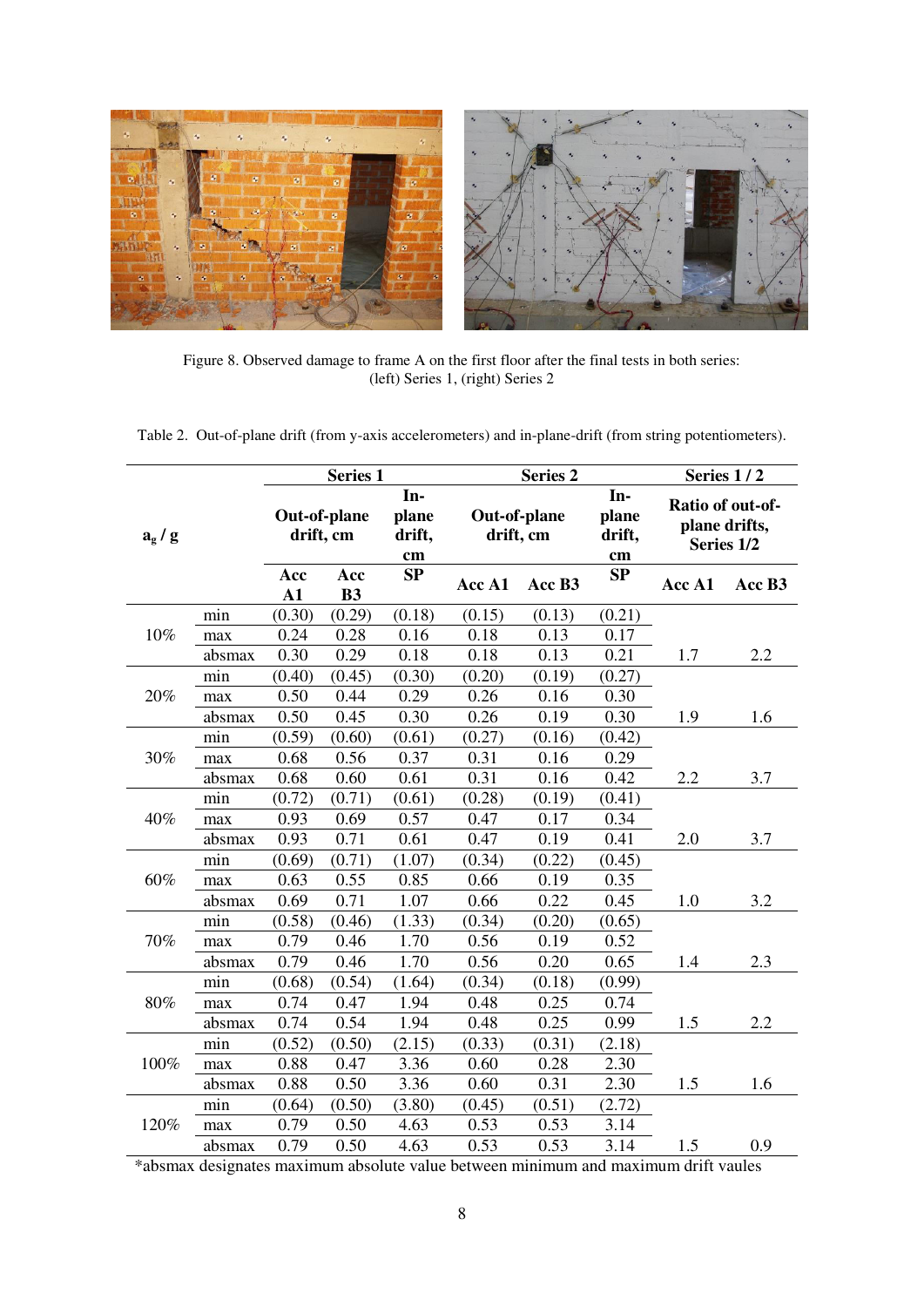

Figure 9. Out-of-plane displacements, cm (from y-axis accelerometers)

# **4. CONCLUSIONS**

A 1/2.5-scale, three-story masonry infilled reinforced concrete frame structure was built and tested on a unidirectional shaking table. The structure was designed in compliance with EN1992-1-1:2004 and EN1998-1:2005 provisions. Interacting masonry infill walls had door openings in the ground story walls and window openings in upper story walls. The structure was tested under sequences of simulated earthquakes in two series. In Series 1, hollow clay block masonry infill walls were used. After completion of first series, the masonry infill walls in the first and second stories were replaced with solid brick masonry, including reinforced concrete confining elements along vertical opening edges. The tests were then repeated in the same sequence in Series 2. Displacements obtained by double-integrating out-of-plane acceleration histories showed that out-of-plane response of the test structure occurred in both series, even though the motion was applied along a single axis. This out-ofplane response was twice as large in Series 1 as in Series 2, owing in part to uneven damage to the masonry walls in the first story of the two longitudinal frames. During the test program, these walls detached from the adjacent columns and became ineffective at resisting the applied demand. In contrast, the additional confining boundary elements in Series 2 helped the walls stay active in resisting the applied demand and helped keep the damage state more uniform between the two frames. The result was a smaller torsional response. The tests highlight that vertical confining elements around openings in masonry infill walls can not only help reduce in-plane drift demands, but also can help minimize torsional response.

# **6. ACKNOWLEDGMENTS**

The research presented in this article is a part of the research project FRAmed-MAsonry composites for modelling and standardization (HRZZ-IP-2013-11-3013) supported by Croatian Science Foundation and its support is gratefully acknowledged. The authors are grateful to Professor Vladimir Sigmund (1956 – 2016) for his significant contribution and direction towards the research described in this paper.